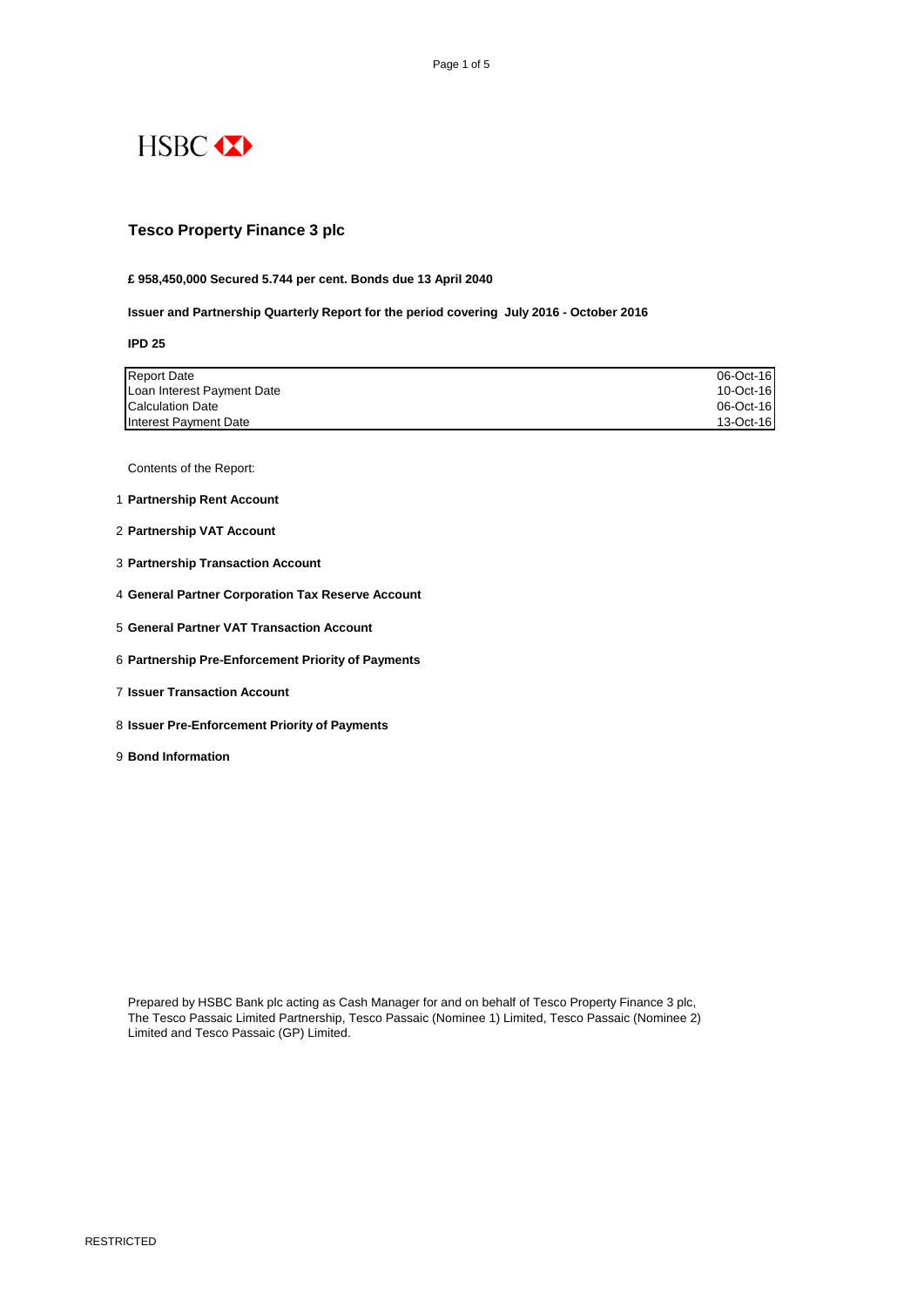# **1. Partnership Rent Account**

|           | <b>Opening Balance</b>             | 5,000.00 Cr      |
|-----------|------------------------------------|------------------|
| DATE      | <b>ENTRY DETAILS</b>               | AMOUNT (£) CR/DR |
| 28-Sep-16 | Rent                               | 14,367,881.87 Cr |
| 10-Oct-16 | To Partnership Transaction Account | 14,367,881.87 Dr |
|           |                                    |                  |
|           | <b>Closing Balance</b>             | 5,000.00 Cr      |
|           |                                    |                  |

# **2. Partnership VAT Account**

|                                     | <b>Opening Balance</b>                    | 3,464,754.50 Cr                                 |
|-------------------------------------|-------------------------------------------|-------------------------------------------------|
| DATE                                | <b>ENTRY DETAILS</b>                      | AMOUNT (£) CR/DR                                |
| 25-Jul-16<br>28-Jul-16<br>28-Sep-16 | VAT Payment<br>VAT Funding<br>VAT Funding | 2,797,801.97 Dr<br>452.78 Cr<br>2,873,576.42 Cr |
|                                     | <b>Closing Balance</b>                    | 3,540,981.73 Cr                                 |

### **3. Partnership Transaction Account**

|           | <b>Opening Balance</b>    | 381,521.78 Cr    |  |
|-----------|---------------------------|------------------|--|
| DATE      | <b>ENTRY DETAILS</b>      | AMOUNT (£) CR/DR |  |
|           |                           |                  |  |
| 06-Oct-16 | Credit Interest           | 634.63 Cr        |  |
| 10-Oct-16 | <b>Transfer from Rent</b> | 14,367,881.87 Cr |  |
| 10-Oct-16 | <b>Trustee Fee</b>        | 1,500.00 Dr      |  |
| 10-Oct-16 | <b>Ongoing Fee</b>        | 65,111.81 Dr     |  |
| 10-Oct-16 | <b>Expenses</b>           | 105,642.20 Dr    |  |
| 10-Oct-16 | Partnership Swap payment  | 355,020.72 Cr    |  |
| 10-Oct-16 | Partnership Debt          | 14,456,591.48 Dr |  |
| 10-Oct-16 | Spenhill                  | 469,620.76 Dr    |  |
|           |                           |                  |  |
|           |                           |                  |  |
|           | <b>Closing Balance</b>    | 6,592.75 Cr      |  |
|           |                           |                  |  |

# **4. General Partner Corporation Tax Reserve Account**

|      | <b>Opening Balance</b> | $0.00$ Cr        |
|------|------------------------|------------------|
| DATE | <b>ENTRY DETAILS</b>   | AMOUNT (£) CR/DR |
|      |                        |                  |
|      | <b>Closing Balance</b> | $0.00$ Cr        |

RESTRICTED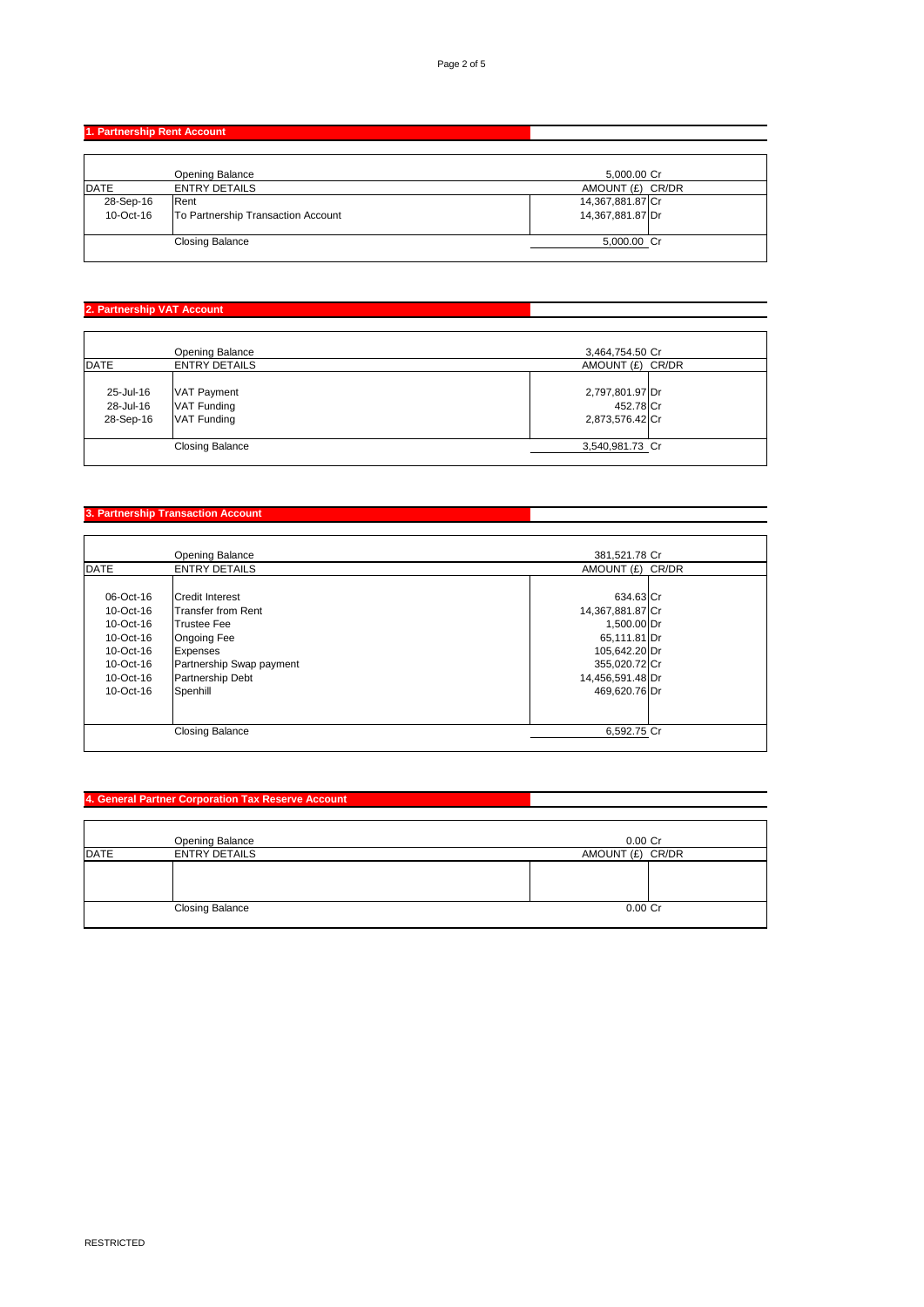### **5. General Partner VAT Transaction Account**

|           | <b>Opening Balance</b> | 164,947.74 Cr    |  |
|-----------|------------------------|------------------|--|
| DATE      | <b>ENTRY DETAILS</b>   | AMOUNT (£) CR/DR |  |
| 07-Jul-16 | <b>Credit Interest</b> | 61.69 Cr         |  |
|           | <b>Closing Balance</b> | 165,009.43 Cr    |  |

|           | <b>Expense Reserve Ledger - Max GBP 500,000.00</b> |                |             |  |
|-----------|----------------------------------------------------|----------------|-------------|--|
|           |                                                    |                |             |  |
| DATE      | <b>ENTRY DETAILS</b>                               |                |             |  |
|           | Ledger Receipts to date                            |                | 381,521.76  |  |
| 10-Oct-16 |                                                    |                | 374,929.03  |  |
|           |                                                    | <b>Balance</b> | 6,592.73 Cr |  |

# **6. Partnership Pre-Enforcement Priority of Payments**

| Date      |                                                                           |               | Funds Paid Out of Funds Received into<br>account(E) account(E) |
|-----------|---------------------------------------------------------------------------|---------------|----------------------------------------------------------------|
| 10-Oct-16 |                                                                           |               |                                                                |
|           | <b>Partnership Available Funds</b>                                        |               |                                                                |
|           | a Rental Income                                                           |               | 14,367,881.87                                                  |
|           | b Funds from Issuer under Partnership Swaps                               |               | 14,456,632.00                                                  |
|           | c From Partnership VAT Account                                            |               |                                                                |
|           | d From Partnership Disposal Proceeds Account                              |               |                                                                |
|           | e From Partnership Insurance Proceeds Account                             |               |                                                                |
|           | Interest received by the Partnership Accounts and Rent Account            |               | 634.63                                                         |
|           | g Eligible Investment Earnings by Partnership                             |               |                                                                |
|           | h Advance under Committed Subordinated Loan Agreement                     |               |                                                                |
|           | i Net proceeds of a CPO Disposal or a Mortgage Property                   |               |                                                                |
|           | jNet proceeds of a disposal of a Mortgage Property                        |               |                                                                |
|           | k Any other sums standing to the credit of the Partnership Transaction Ac |               |                                                                |
|           | <b>Partnership Pre-Enforcement Priority of Payments</b>                   |               |                                                                |
|           | a Partnership Security Trustee Fees                                       | 1,500.00      |                                                                |
|           | b Issuer Security Trustee Fee, Bond Trustee, operating expenses of the    | 50,700.00     |                                                                |
|           | <b>Issuer (Ongoing Partnership Facility Fee)</b>                          |               |                                                                |
|           | c   Partnership Operating Expenses excluding GP UK Tax                    | 19,426.50     |                                                                |
|           | d Partnership Operator Fee                                                | 86,215.70     |                                                                |
|           | d Property Advisor Fee (Annual 25 K Jan)                                  |               |                                                                |
|           | d Nominees Corporate Services Provider Fee                                |               |                                                                |
|           | d Nominees Holdco Corporate Services Provider Fee                         |               |                                                                |
|           | d PL Propco Corporate Services Provider Fees                              |               |                                                                |
|           | d Nominees Side Letter payments                                           |               |                                                                |
|           | d Nominees Holdco Side Letter payments                                    |               |                                                                |
|           | d Account Bank Fee                                                        |               |                                                                |
|           | d Cash Manager Fee                                                        |               |                                                                |
|           | Issuer Account Bank, PPA CM, CSP Fee (Ongoing Partnership Facility        |               |                                                                |
|           | $d$ Fee)                                                                  | 13,661.81     |                                                                |
|           | d Headlease payment                                                       |               |                                                                |
|           | e Partnership Expenses Ledger payment (max £6,250)                        | 6,250.00      |                                                                |
|           | f Partnership Debt Interest                                               | 13,494,296.48 |                                                                |
|           | f Partnership Swap payment                                                | 14,101,611.28 |                                                                |
|           | g Partnership Debt Principal                                              | 962,295.00    |                                                                |
|           | Issuer Partnership Swap Termination Amount (Ongoing Partnership Facility  |               |                                                                |
|           | $h$ <sup>Fee</sup> )                                                      | 750.00        |                                                                |
|           | i Property Pool Manager Fee                                               | 469,620.76    |                                                                |
|           | Partnership Swap Termination Amount                                       |               |                                                                |
|           | k Partnership Expenses Ledger payment                                     | 381,179.03    |                                                                |
|           | <b>I</b> Alteration Adjustment Rent                                       |               |                                                                |
|           | m Committed Subordinated Loan payment                                     |               |                                                                |
|           | n   Partnership Distribution Account                                      |               |                                                                |
|           | <b>Totals</b>                                                             | 28,825,148.50 | 28,825,148.50                                                  |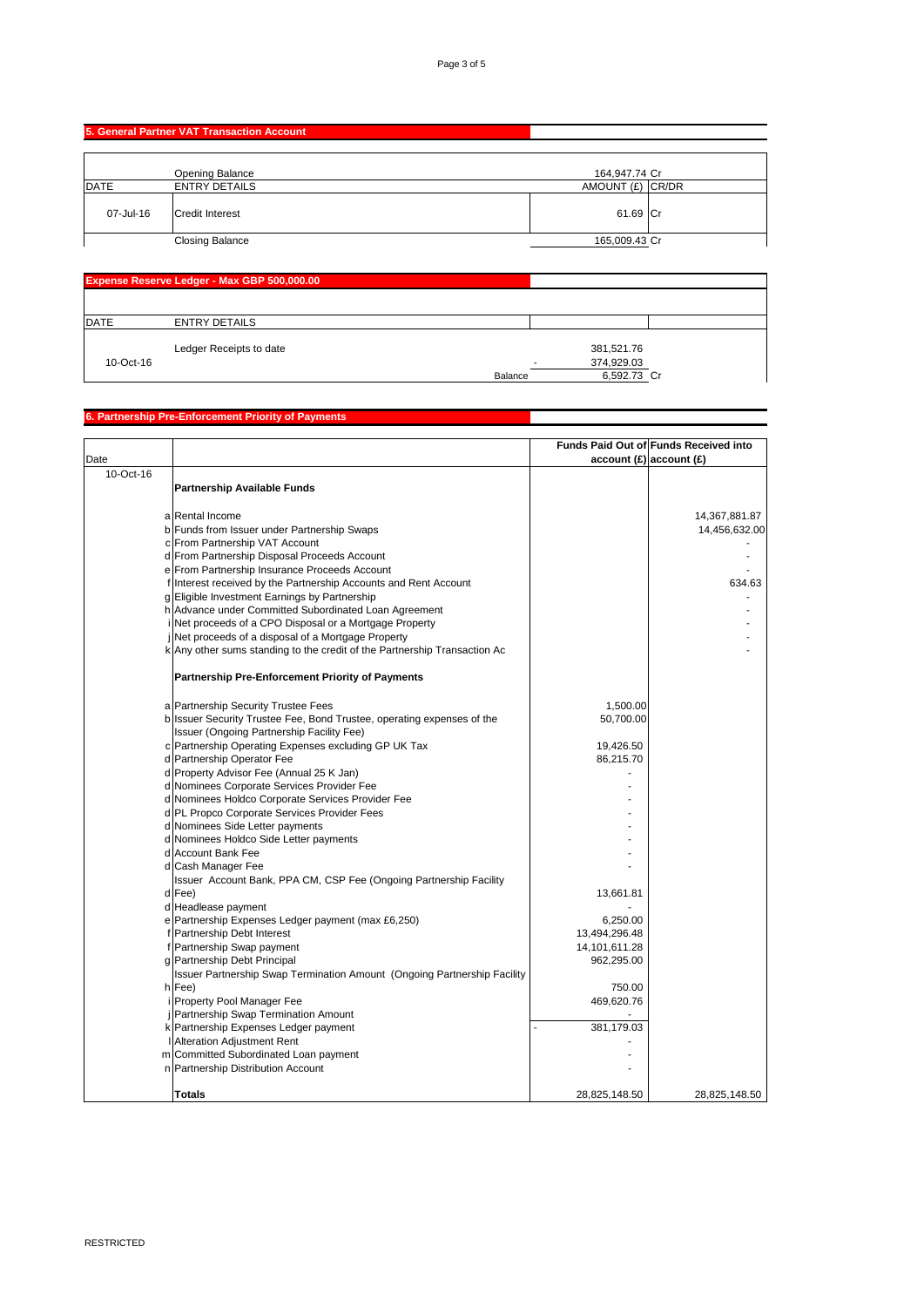### **7. Issuer Transaction Account**

|           | <b>Opening Balance</b>           | 39,951.95 Cr     |
|-----------|----------------------------------|------------------|
| DATE      | <b>ENTRY DETAILS</b>             | AMOUNT (£) CR/DR |
|           |                                  |                  |
| 06-Oct-16 | Credit Interest                  | 123.70 Cr        |
| 13-Oct-16 | <b>Swaps Receipts</b>            | 355,020.72 Cr    |
| 13-Oct-16 | <b>Partnership Debt</b>          | 14,456,591.48 Cr |
| 13-Oct-16 | Swap Pays                        | 355,020.72 Dr    |
| 13-Oct-16 | Ongoing Fee                      | 65,111.81 Cr     |
| 13-Oct-16 | <b>HSBC</b> Fee                  | 7,700.00 Dr      |
| 13-Oct-16 | <b>I</b> Notes                   | 14,456,591.49 Dr |
| 13-Oct-16 | <b>Issuer Operating Expenses</b> | 56,661.81 Dr     |
|           | <b>Closing Balance</b>           | 40,825.64 Cr     |

# **8. Issuer Pre-Enforcement Priority of Payments**

| Date      |                                                                                                                  |               | Funds Paid Out of Funds Received into<br>account(E) account(E) |
|-----------|------------------------------------------------------------------------------------------------------------------|---------------|----------------------------------------------------------------|
| 13-Oct-16 |                                                                                                                  |               |                                                                |
|           |                                                                                                                  |               |                                                                |
|           | <b>Issuer Available Funds</b>                                                                                    |               |                                                                |
|           |                                                                                                                  |               | 14, 101, 611. 28                                               |
|           | a Funds due to Issuer under Partnership Swap Agreement<br>b Amounts due to Issuer in respect of Partnership Loan |               | 14,521,703.29                                                  |
|           | c Any amount due to Issuer under Issuer Swap Agreement                                                           |               | 14,456,632.00                                                  |
|           | d Interest Received by Issuer on Transaction Account                                                             |               | 123.70                                                         |
|           | e Eigible Investment Earnings                                                                                    |               |                                                                |
|           | <b>Issuer Pre-Enforcement Priority of Payments</b>                                                               |               |                                                                |
|           | a Bond Trustee Fee                                                                                               | 1,200.00      |                                                                |
|           | a Issuer Security Trustee Fee                                                                                    | 1,500.00      |                                                                |
|           | b Issuer Operating Expenses                                                                                      | 48,000.00     |                                                                |
|           | c Issuer/Issuer Holdco Corporate Services Provider Fee                                                           | 8,661.81      |                                                                |
|           | c Paying Agent Fee                                                                                               | 500.00        |                                                                |
|           | c Account Bank Fee                                                                                               | 750.00        |                                                                |
|           | c Cash Manager Fee                                                                                               | 3,750.00      |                                                                |
|           | d Bond Interest                                                                                                  | 13,494,296.49 |                                                                |
|           | d Bond Principal                                                                                                 | 962,295.00    |                                                                |
|           | d Issuer Swap Provider                                                                                           | 14,101,611.28 |                                                                |
|           | d Partnership Swap payment                                                                                       | 14,456,632.00 |                                                                |
|           | ellssuer Profit                                                                                                  | 750.00        |                                                                |
|           | Swap Subordinated Amounts                                                                                        |               |                                                                |
|           | g Issuer Partnership Swap Termination Amount                                                                     |               |                                                                |
|           | hilssuer Transaction Account                                                                                     | 123.69        |                                                                |
|           | <b>Totals</b>                                                                                                    | 43,080,070.27 | 43,080,070.27                                                  |

RESTRICTED